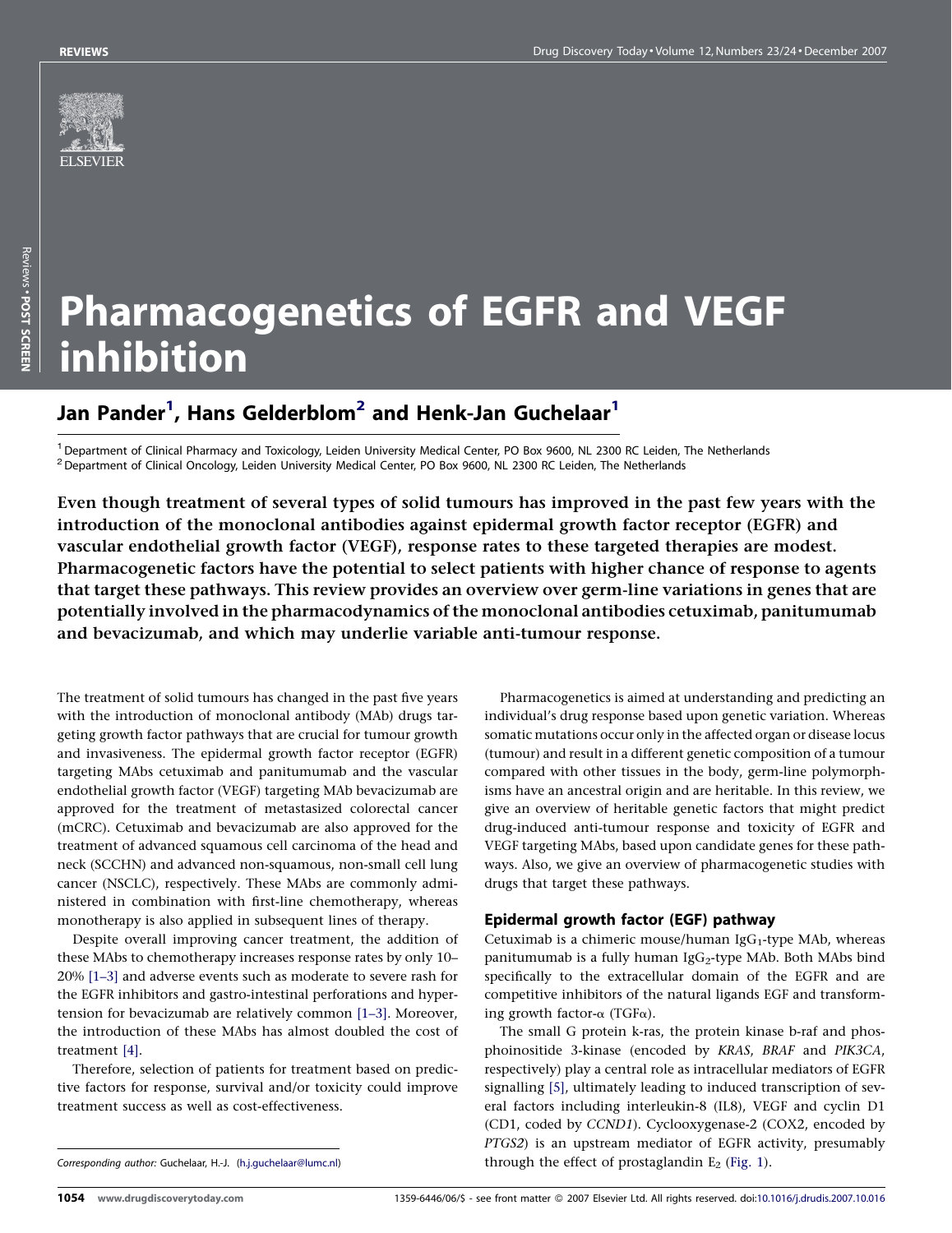#### <span id="page-1-0"></span>**GLOSSARY**

SNP (single nucleotide polymorphism): a change of a single base of germ-line DNA, as compared with wild-type, which occurs in  $\geq$ 1% of the population. Because any individual carries two alleles, the SNP can be present in both alleles (homozygote), on only one allele (heterozygote) or not at all (wild-type).

CNP (copy number polymorphism): in contrast to a SNP, a  $CNP$  encompasses  $>$ 1000 base pairs or more. Regarding heritability and population frequency, the definitions are the same.

**Mutation:** a change in DNA that occurs either very infrequently  $(1\%$  in the population), or only in an affected organ. In the latter case, the mutation is not inherited.

Haplotype block: SNPs are naturally inherited in neighbouring clusters, which are called haplotype blocks.

ADCC (antibody-dependent cell-mediated cytotoxicity): the recognition by natural killer cells of the Fc region of an antibody after binding to the antigen, followed by killing of the antigen-presenting cell.

Prognostic factor: a marker for prognosis of a disease, not related to treatment.

Predictive factor: a marker for response to a certain treatment.

Heritable genetic variants in genes in the EGF pathway will be discussed below [\(Table 1\)](#page-2-0).

# Epidermal growth factor receptor (EGFR)

The first intron of the EGFR gene has an important regulatory function and contains a heritable polymorphic microsatellite sequence of 9–23 CA repeats. Most common alleles are the 16 repeat allele in Caucasians and Afro-Americans, and the 20-repeat in Asians [\[6,7\]](#page-5-0). There is good to complete (93–100%) similarity of this polymorphism between normal and tumour tissue [\[8–10\],](#page-5-0) which is reassuring because the EGFR gene is highly sensitive to somatic alteration through loss of heterozygosity, mutations or copy number alterations. A higher number of CA repeats is associated with decreased expression of EGFR on both mRNA and protein level in vitro [\[10,11\]](#page-5-0), but this association was not consistently found in vivo [\[9,12\].](#page-5-0)

Two single nucleotide polymorphisms (SNPs; see glossary box) in the promoter  $(-216G> T$  and  $-191C> A$ ) are both associated with increased expression of EGFR [\[7,13\]](#page-5-0). A nonsynonymous SNP (1808G>A) in the extracellular domain of EGFR results in lower binding-affinity of EGF and TGF $\alpha$ and attenuated growth response to these growth factors in vitro [\[14\]](#page-5-0).



#### FIGURE 1

Simplified overview of the EGF and VEGF pathways. Abbreviations - ARNT: aryl hydrocarbon receptor nuclear translocator; braf: protein kinase b-raf; CD1: cyclin D1; COX2: cyclooxygenase 2; EGF: epidermal growth factor; EGFR: epidermal growth factor receptor; HIF1a: hypoxia inducible factor 1a; HIF1a-OH: hydroxylated hypoxia inducible factor 1a; IL8: interleukin 8; IL8RA: interleukin 8 receptor A; KDR: kinase domain receptor; kras: small G protein k-ras; PGE<sub>2</sub>: prostaglandin E<sub>2</sub>; PI3K/ Akt: phosphoinositide 3-kinase/akt protein kinase; TGFa: transforming growth factor a; VEGF: vascular endothelial growth factor; VHL: von Hippel-Landau tumour suppressor.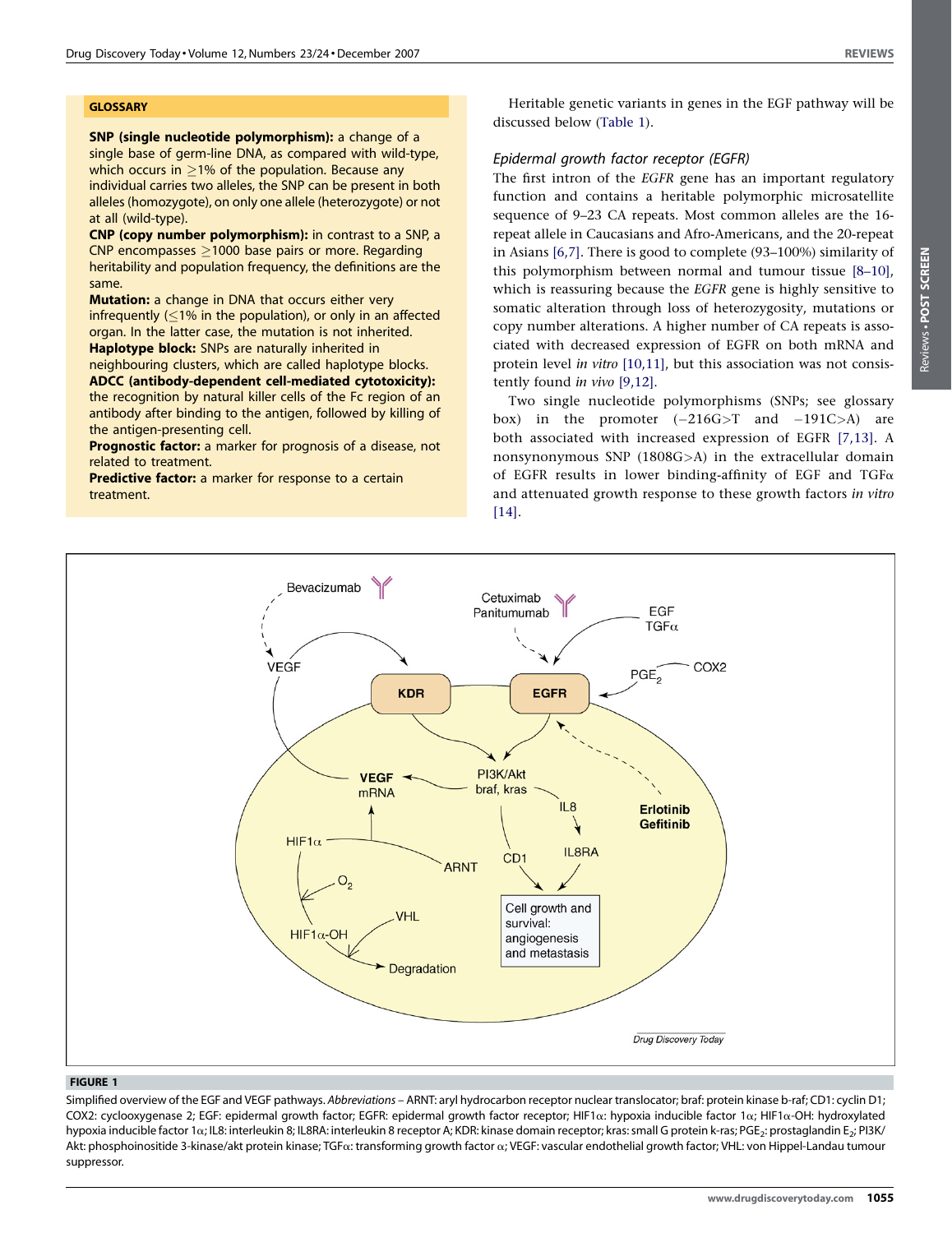<span id="page-2-0"></span>

| TABLE 1 |  |
|---------|--|
| Overvi  |  |

| Overview of polymorphisms in genes that code for enzymes involved in the EGFR pathway |               |           |                                               |          |                                                                                                                                                                                                  |          |
|---------------------------------------------------------------------------------------|---------------|-----------|-----------------------------------------------|----------|--------------------------------------------------------------------------------------------------------------------------------------------------------------------------------------------------|----------|
| Enzyme (gene)                                                                         | Polymorphism  | Phenotype | <b>Function</b>                               | Refs     | <b>Pharmacogenetic association</b>                                                                                                                                                               | Refs     |
| <b>EGFR (EGFR)</b>                                                                    | $-191C > A$   |           | Higher EGFR                                   | [7, 13]  |                                                                                                                                                                                                  |          |
|                                                                                       | $-216G > T$   |           | Higher EGFR                                   | [7, 13]  | Gefitinib (NSCLC): carriage of $-216T$<br>allele $\rightarrow$ longer PFS                                                                                                                        | $[15]$   |
|                                                                                       | $(CA)_{9-23}$ |           | Higher EGFR for lower<br>amount of CA repeats | [10, 11] | Gefitinib (NSCLC): low amount of CA repeats<br>$\rightarrow$ higher response and TTP and PFS                                                                                                     | [9,15]   |
|                                                                                       | 1808G > A     | Arg497Lys | Unknown                                       |          | Monotherapy cetuximab (mCRC):<br>heterozygotes $\rightarrow$ longer PFS                                                                                                                          | $[18]$   |
| EGF (EGF)                                                                             | 61A > G       |           | Higher EGF                                    | [16, 17] | • Monotherapy cetuximab (mCRC):<br>simultaneous carriage of 61A and<br>CCND1 870G allele $\rightarrow$ longer OS<br>• Monotherapy cetuximab (mCRC):<br>61GG homozygotes $\rightarrow$ longer PFS | [18, 28] |
| COX2 (PTGS2)                                                                          | $-765G > C$   |           | Lower COX2                                    | [19,20]  | Monotherapy cetuximab (mCRC):<br>$-765CC$ homozygotes $\rightarrow$ longer PFS                                                                                                                   | $[18]$   |
| IL8 $(IL8)$                                                                           | $-251T > A$   |           | Higher IL8                                    | $[25]$   |                                                                                                                                                                                                  |          |
| <b>IL8RA (CXCR1)</b>                                                                  | 2607G>C       | Ser276Thr | Unknown                                       |          |                                                                                                                                                                                                  |          |
| CD1 (CCND1)                                                                           | 870G > A      |           | Higher CD1                                    | $[27]$   | Monotherapy cetuximab (mCRC):<br>carriage of 870G allele $\rightarrow$ longer OS                                                                                                                 | $[28]$   |

Recently, two pharmacogenetic studies were published on the sensitivity of NSCLC patients to the EGFR tyrosine kinase inhibitor (TKI) gefitinib. These studies are important examples of the utility of pharmacogenetics for EGFR inhibitors.

Han et al. reported an increased response and time to progression (TTP) for patients with  $\leq$ 37 CA repeats in Korean NSCLC patients, regardless of the presence of somatic mutations [\[9\]](#page-5-0).

Similarly, NSCLC patients of predominantly Caucasian origin, who were homozygous for two short CA-repeat alleles (defined as  $\leq$ 16 CA repeats per allele) had better progression-free survival (PFS) compared with carriers of at least one allele with >17 CA repeats. Also, patients who carried the -216T allele had longer PFS. Patients who were homozygous for the short CA-repeat allele and simultaneously carrier of the  $-216T$  allele, had improved PFS and overall survival (OS) [\[15\].](#page-5-0)

In line with these findings, Amador et al. reported higher sensitivity to another EGFR inhibiting TKI, erlotinib, in cell lines with  $\leq$ 35 CA repeats compared with cell lines with  $>$ 35 repeats. Also, the authors found increased incidence of skin toxicity in gefitinib treated CRC patients with  $\leq$ 35 CA repeats [\[10\].](#page-5-0)

#### Upstream regulators of EGFR

A SNP in the 5'-UTR of the EGF gene (61A>G) has been associated with higher EGF protein expression in vitro [\[16\]](#page-5-0) and in vivo [\[17\]](#page-5-0). The 61GG genotype was associated with increased PFS in mCRC patients who were treated with cetuximab monotherapy [\[18\].](#page-5-0)

A functional SNP in the promoter region of the PTGS2 gene  $(-765G>C)$  has been associated with lower promoter activity in vitro [\[19\]](#page-5-0) and with lower expression of the PTGS2 gene product, COX2 in vivo [\[20\].](#page-5-0) Illustrative of its function is the strong association with decreased risk of myocardial infarction and stroke for the 765C allele [\[21\]](#page-5-0). Recently, an association for increased PFS for the 765CC genotype was reported in mCRC patients treated with single agent cetuximab [\[18\]](#page-5-0).

#### Downstream signalling

The presence of somatic mutations in KRAS, but not in BRAF and PIK3CA, has been associated with decreased effect of cetuximab in CRC patients [\[22,23\],](#page-5-0) though not unequivocally [\[24\]](#page-5-0). However, no reports are available on heritable polymorphisms in these genes.

A SNP in the 5'-UTR of the  $IL8$  gene  $(-251T> A)$  has been associated with increased IL8 production [\[25\].](#page-5-0) The IL8 receptor alpha, IL8RA (encoded by the gene CXCR1) contains a nonsynonymous SNP in exon 2 (2607G>C) [\[26\],](#page-5-0) whose function remains unclear. A SNP in the CCND1 gene (870G>A) has been associated with higher expression of CD1 [\[27\].](#page-5-0)

Zhang et al. investigated whether there was an association for the polymorphisms in the CCND1 (870A>G),  $PTGS2$  (-765G>C), EGF (61A>G), EGFR (1808G>A and CA repeats),  $IL8$  (-251T>A) and  $VEGF (+936C>T)$  genes with the effect of cetuximab given as a single agent in advanced CRC patients [\[28\].](#page-5-0) Homozygotes for the CCND1 870A allele had a shorter OS compared with carriers of the 870G allele [\[28\].](#page-5-0) In combined analysis, patients who carried both a CCND1 870G allele and an EGF 61A allele had longer OS, whereas the other polymorphisms were not associated with survival [\[28\]](#page-5-0). These results, though valuable, need to be interpreted with care, as this was an exploratory study. The fact that seven different polymorphisms were analyzed in a small population raises the probability of false positive associations. However, together with the other association studies of the EGF pathway, these findings provide an important starting point for adequately powered confirmation studies.

# Vascular endothelial growth factor (VEGF) pathway

Bevacizumab is a humanized IgG1-type MAb directed against soluble VEGF, one of the key moderators in angiogenesis, which is thought to be important for tumour growth and invasiveness [\[29\]](#page-5-0). VEGF exerts its pro-angiogenic effect via VEGF receptor-2, a tyrosine kinase receptor that is also referred to as kinase insert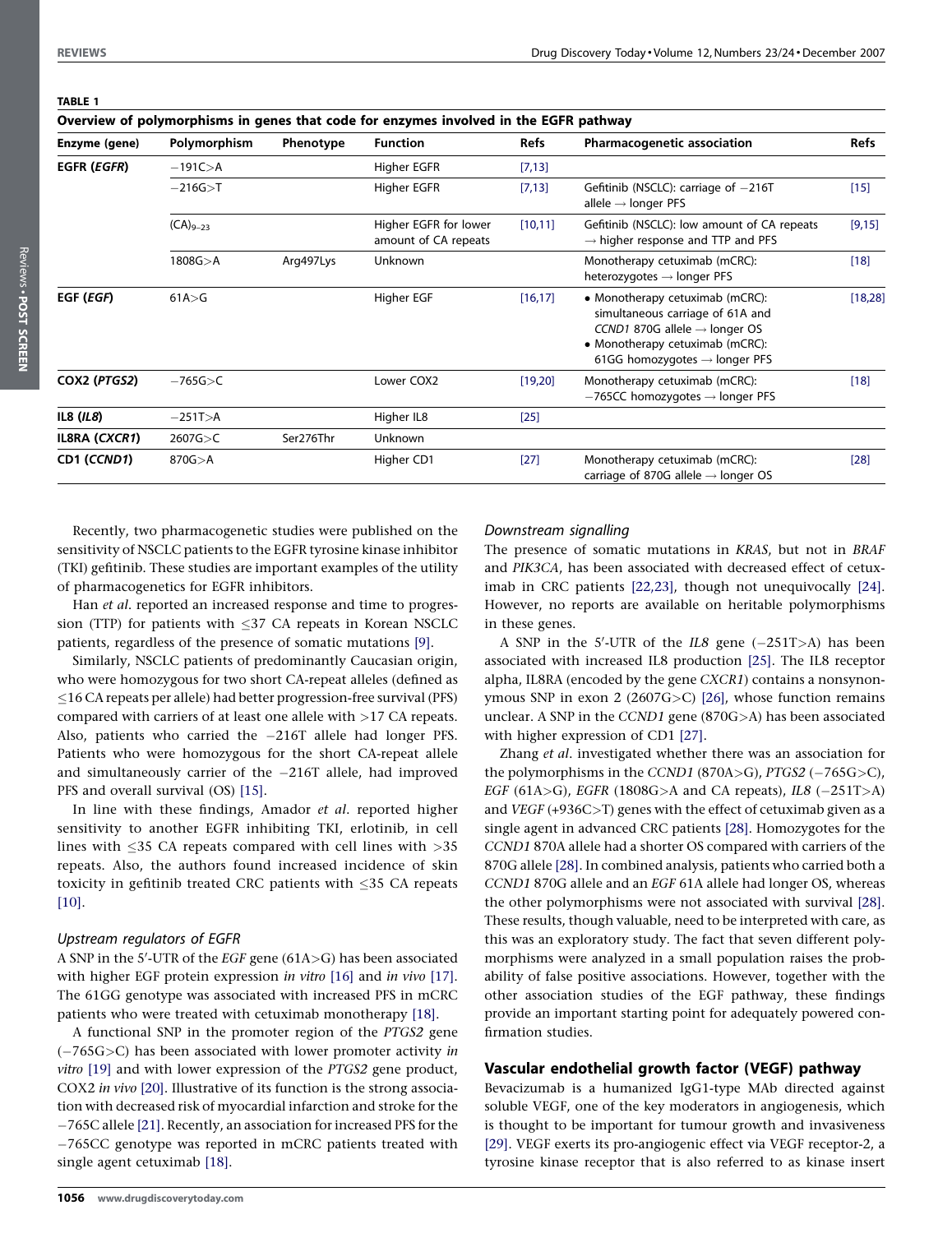| Overview of polymorphisms in genes that code for enzymes involved in the VEGF pathway |                           |           |                                                           |              |  |
|---------------------------------------------------------------------------------------|---------------------------|-----------|-----------------------------------------------------------|--------------|--|
| Enzyme (gene)                                                                         | Polymorphism<br>Phenotype |           | <b>Function</b>                                           | <b>Refs</b>  |  |
| <b>VEGF (VEGF)</b>                                                                    | $-2578C > A$              |           | Lower or higher VEGF                                      | [34, 35]     |  |
|                                                                                       | $-1154G > A$              |           | Lower VEGF                                                | [34, 35]     |  |
|                                                                                       | $-460C > T$               |           | Increased promoter activity                               | $[36]$       |  |
|                                                                                       | $+405G > C$               |           | Lower or higher VEGF                                      | [31, 34, 37] |  |
|                                                                                       | $+936C > T$               |           | Lower VEGF                                                | [32, 33]     |  |
| <b>KDR (KDR)</b>                                                                      | $+4422(AC)_{11-14}$       |           | 11 CA repeats higher promoter activity than 12 CA repeats | $[42]$       |  |
| HIF1 $\alpha$ (HIF1A)                                                                 | 1772C > T                 | Pro582Ser | Higher HIF1 $\alpha$                                      | $[43 - 46]$  |  |
|                                                                                       | 1790G>A                   | Ala588Thr | Higher HIF1 $\alpha$                                      | $[43]$       |  |
|                                                                                       |                           |           |                                                           |              |  |

<span id="page-3-0"></span>TABLE 2

domain receptor (KDR). Transcription of VEGF is regulated by hypoxia inducible factor-1 $\alpha$  (HIF1 $\alpha$ ) [\(Fig. 1\)](#page-1-0).

Till date, five functional SNPs in the  $5'$  and  $3'$  regions of the VEGF gene have been described (Table 2) [\[30–32\]](#page-5-0).

The variant alleles of the  $-1154G>A$  and  $+936C>T$  SNPs are associated with lower VEGF production [\[32–35\]](#page-5-0), whereas the variant allele of the  $-460C>T$  SNP results in increased promoter activity [\[36\]](#page-5-0). There is less agreement on the functionality of the 2578C>A and +405G>C SNPs, as both increased and decreased VEGF production have been reported [\[31,34,35,37\]](#page-5-0).

It must be noted though that the above-mentioned SNPs are inherited in clusters in so-called haplotype blocks (see glossary box) [\[31,35,36,38–41\].](#page-5-0) It is likely that only one SNP is truly functional with regard to VEGF expression, whereas the others are merely proxies for this one. This truly causal SNP, however, has so far not been identified.

There are several nonsynonymous SNPs in the coding region of the KDR gene (see [http://www.ncbi.nlm.nih.gov/projects/SNP\)](http://www.ncbi.nlm.nih.gov/projects/SNP). Nonetheless, only functionality of a CA-repeat polymorphism in intron 2 of the KDR gene  $(+4422(AC)_{11-14})$  has been determined. The 11-repeat polymorphism results in higher promoter activity in vitro [\[42\]](#page-6-0). Even though the 11- and 12-repeat alleles were most common in the Japanese population, the allele frequencies in other populations are unknown.

The nonsynonymous SNP 1772C>T in the gene encoding HIF1 $\alpha$  (HIF1A) has been associated with increased expression of HIF1 $\alpha$  [\[43–45\]](#page-6-0). The enzyme coded by the variant allele is also less sensitive to hydroxylation-dependent degradation [\[46\],](#page-6-0) which

results in further increased protein levels. Another nonsynonymous SNP (1790G>A) in the HIF1A gene has also been associated with increased HIF1 $\alpha$  expression [\[43\]](#page-6-0).

As these SNPs result in increased abundance of the HIF1 $\alpha$ protein, it is expected that the SNPs ultimately result in increased VEGF expression [\(Fig. 1](#page-1-0)). The relationship between the HIF1A SNPs and VEGF mRNA levels has been demonstrated, whereas no relationship with VEGF protein expression was found [\[45,47\]](#page-6-0).

ARNT is most commonly described as a subunit of aryl hydrocarbon receptor (AHR), which induces transcription of the cytochrome P450 isozyme CYP1A1 in response to exogenous stimuli such as cyclic aromatic hydrocarbons from cigarette smoke. As part of a dimer with HIF1a, ARNT induces VEGF transcription. Genetic variation of the ARNT gene may therefore be of importance for VEGF production. However, till date no functional polymorphisms in the ARNT gene have been described.

Up to now, no pharmacogenetic studies have been published for agents that target the VEGF pathway. The publication of these studies is eagerly awaited, as they will provide a foundation for further, hypothesis testing research for this pathway.

# Polymorphisms for MAbs in general

The plasma half-life of MAbs is generally relatively long: the halflife of bevacizumab (20 days) is similar to that of endogenous  $\lg G_1$ , whereas the half-life of cetuximab and panitumumab is 70– 100 hours and 7.5 days, respectively. The shorter half-life of the latter MAbs can in part be explained by internalization and degradation of the receptor–MAb complex after binding. It is postulated

TABLE 3

| Overview of polymorphisms in genes that code for enzymes involved in the mechanism of action of IgG type monoclonal antibodies |                |           |                                 |             |                                                                                                                                                                                                                                                                   |             |
|--------------------------------------------------------------------------------------------------------------------------------|----------------|-----------|---------------------------------|-------------|-------------------------------------------------------------------------------------------------------------------------------------------------------------------------------------------------------------------------------------------------------------------|-------------|
| Enzyme (gene)                                                                                                                  | Polymorphism   | Phenotype | <b>Function</b>                 | <b>Refs</b> | <b>Pharmacogenetic association</b>                                                                                                                                                                                                                                | <b>Refs</b> |
| FcRn (FCGRT)                                                                                                                   | <b>VNTR1-5</b> |           | VNTR3 higher FcRn<br>than VNTR2 | $[49]$      |                                                                                                                                                                                                                                                                   |             |
| $Fc\gamma R2A$ ( <i>FCGR2A</i> )                                                                                               | 559T > G       | His131Arg | Unknown                         |             | • Rituximab (lymphoma): carriage of 131Arg<br>allele $\rightarrow$ lower response and PFS<br>• Cetuximab (mCRC): 131Arg homozygote<br>$\rightarrow$ lower response and PFS                                                                                        | [54, 57]    |
| $Fc\gamma R3A$ ( <i>FCGR3A</i> )                                                                                               | 535A > G       | Phe158Val | Higher affinity for $\lg G_1$   | [50, 51]    | • Rituximab (lymphoma): carriage of 158Phe<br>allele $\rightarrow$ lower response and PFS<br>• Infliximab (mCrohn): 158Val allele $\rightarrow$ increased<br>biological response<br>• Cetuximab (mCRC): 158Val homozygote<br>$\rightarrow$ lower response and PFS | $[53 - 57]$ |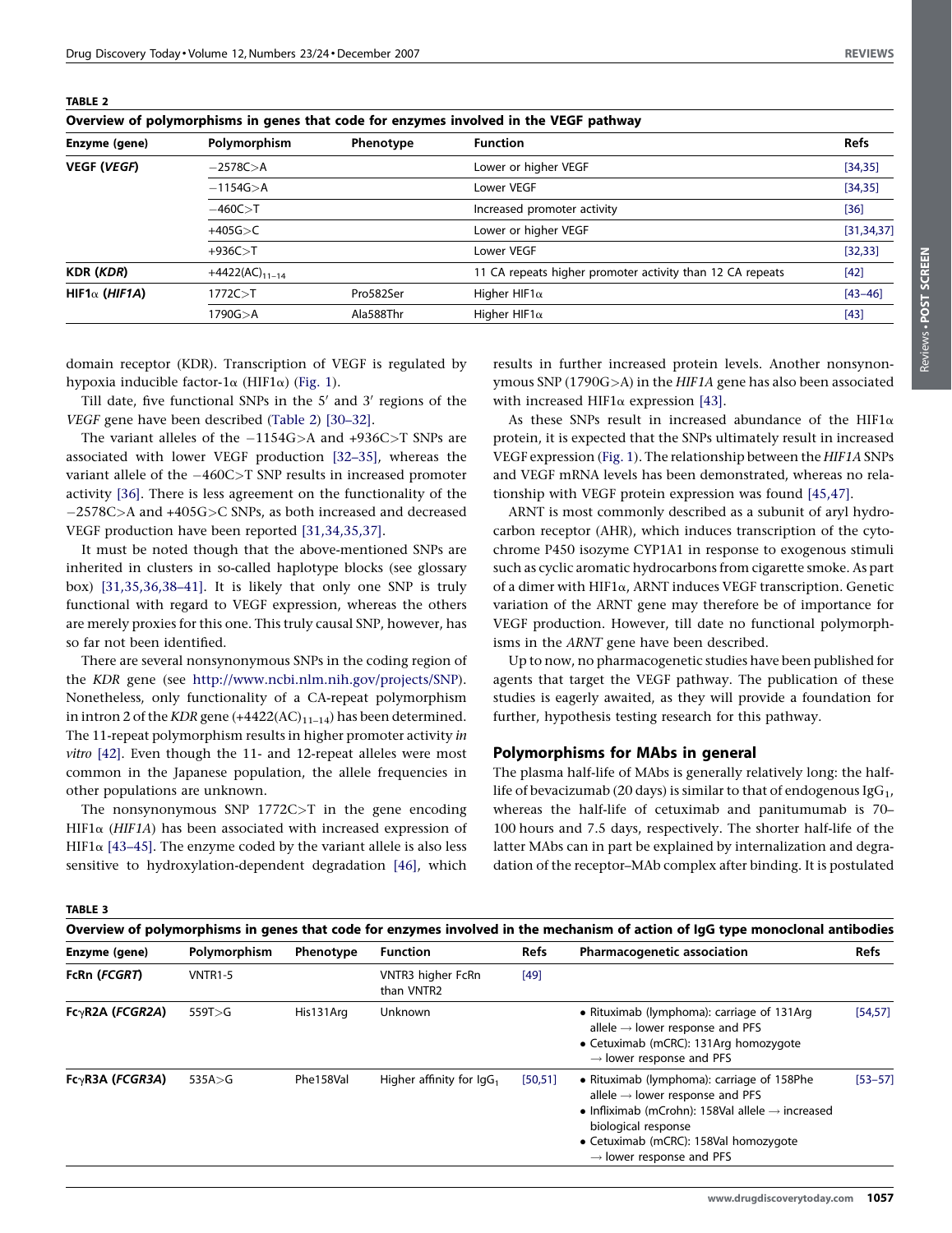that antibodies of the IgG type, such as bevacizumab, are protected from degradation by the neonatal Fc receptor (FcRn, coded by FCGRT) [\[48\].](#page-6-0)

Sachs et al. recently described a variable number of tandem repeats (VNTR) within the promoter of the FCGRT gene consisting of five different alleles with one to five repeats (VNTR 1–5) [\[49\]](#page-6-0). The allele frequencies of VNTR2 and VNTR3 were 0.075 and 0.92, respectively in Caucasians. The VNTR3 allele was associated with higher FcRn expression both in vitro and in vivo. Also, binding of IgG was higher among VNTR3 homozygotes compared with VNTR2/VNTR3 heterozygotes [\[49\].](#page-6-0) Possibly, individuals carrying the VNTR3 allele have prolonged plasma half-life of bevacizumab, and even increased response.

Cetuximab is a competitive inhibitor of EGFR, which results in decreased utilization of this pathway. As cetuximab is of the  $\lg G_1$ type, it is likely that antibody-dependent cell-mediated cytotoxicity (ADCC) also plays a role in its mechanism of action. The Fc region of the antibody can be recognized by Fcy-receptors on cytotoxic immune effector cells such as natural killer cells and macrophages. Two activating Fcy-receptors are CD16A and CD32A (encoded by respectively FCGR3A and FCGR2A) are polymorphic ([Table 3\)](#page-3-0).

A SNP in the FCGR3A gene (559T>G; Phe158Val) has been studied since the early 1990s. Ig $G_1$  binding is higher for the 158Val allele, which results in increased activation of ADCC but not in altered expression [\[50,51\]](#page-6-0). Also, the affinity of the IgG<sub>1</sub>-type MAb against CD20 expressing B cells, rituximab, was highest for the 158Val allele [\[52\].](#page-6-0) It is therefore not surprising that response and PFS to rituximab in follicular lymphoma was higher for homozygotes of the 158Val allele, compared with carriers of the 158Phe allele [\[53,54\]](#page-6-0). This SNP was not associated with clinical response to another IgG<sub>1</sub> MAb against TNF $\alpha$ , infliximab, in Crohn's disease, but increased biological response (decrease in C-reactive protein) was associated with the 158Val allele [\[55,56\]](#page-6-0).

Even though the function of a SNP in the FCGR2A gene  $(535A>G; His131Arg)$  with regard to IgG<sub>1</sub> has not been established, an association with worse response and PFS to rituximab in follicular lymphoma was found [\[54\].](#page-6-0) However, this association was not confirmed by another study [\[53\]](#page-6-0).

Very recently, Zhang et al. showed that mCRC patients treated with cetuximab monotherapy, who were homozygous for either the FCGR2A 131Arg or FCGR3A 158Val allele had shorter PFS and decreased response [\[57\].](#page-6-0) The reason for this result, which for FCGR3A is opposite to what would be expected, is not known. A possible explanation is that copy number polymorphism (CNP) (see next paragraph) at the locus of FCGR3A plays a role. This, however, has not been investigated. It is also probable that this finding is a false positive discovery, because not only these two genotypes have been investigated but also seven others in a previous analysis of the data [\[28\].](#page-5-0)

Even though ADCC does not play a role for bevacizumab, it is likely that its effect is modified by similar mechanisms.

# Copy number polymorphisms

An interesting novel field of pharmacogenetic research includes heritable variation of copy number of DNA segments of 1 kb or larger of the genome [\[58\].](#page-6-0) Analogous to the definition of a SNP, a CNP is a structural variant that occurs at a frequency of  $>1\%$  in the

population. Since the first whole genome array studies of this phenomenon were published in 2004 [\[59,60\],](#page-6-0) an open-access online database has been developed in which structural variations of the human genome are assembled [\[60,61\]](#page-6-0) (see [http://projects.t](http://projects.tcag.ca/variation)[cag.ca/variation\)](http://projects.tcag.ca/variation).

Several studies have demonstrated that increased intratumoural EGFR copy number in advanced CRC patients is associated with effectiveness of cetuximab [\[22,24,62\].](#page-5-0) However, is must be noted that this is a somatic phenomenon, which is probably involved in the aetiology of the tumour. In the Database of Genomic Variants, there are no CNPs on the EGFR locus. Also, no CNPs are reported at the loci that cover the TGFA, IL8, CXCR1, BRAF, KRAS, PIK3CA, PTGS2, VEGF, KDR, HIF1A or ARNT genes. There is an infrequent CNP in the EGF gene (1 reference to loss of the locus in 36 subjects), but CNPs on the locus that covers the CCND1 gene occurs in 6 of 95 subjects. Also, the locus that contains the FCGRT gene shows heritable loss at a frequency of approximately 0.26. There is also considerable CNP covering the FCGR2A and FCGR3A genes, with equal amount of gain and loss of this locus. Illustrative of the influence of copy number variation was recently published, showing that copy number variation of the FCGR2A and FCGR3A containing region (that also contains the FCGR3B gene encoding CD16B) was associated with susceptibility to systemic autoimmune diseases [\[63\].](#page-6-0)

# **Discussion**

It is accepted that germ-line polymorphisms (both SNPs and CNPs) have the potential to predict outcome of therapy. Predicting outcome of therapy with cetuximab, panitumumab and bevacizumab is especially warranted, as response rates are moderate, with possible serious adverse events, at high financial cost. In this review, we give an overview of studies on polymorphisms in candidate genes in the EGF and VEGF pathways.

Till date, only few small studies have shown an association of genetic polymorphisms in genes of the EGF pathway with response to EGFR targeting therapies [\(Table 1](#page-2-0)), whereas studies for the VEGF pathway are thus far lacking.

However, these studies do not provide sufficient evidence to routinely genotype patients before applying these therapies. The associations need to be confirmed in one or more sufficiently powered prospective studies first. A requirement for these studies is the presence of a control group without the treatment of interest. Only then a distinction between predictive and prognostic factors (see glossary box) can be established. This latter point is of great importance, because numerous studies have shown an association of polymorphisms within genes in the EGF and VEGF pathways with the risk and progression of several types of cancer [\[64\]](#page-6-0).

Based upon these considerations and available studies, the predictive value of FCGR2A, FCGR3A, EGF and CCND1 genotyping should be investigated prospectively for cetuximab in cases and controls. For bevacizumab and panitumumab, hypothesis generating association studies, based upon the candidate genes in this review, are required for further research.

In any pharmacogenetic association study, confounders must be carefully corrected for, in order to find independent predictive factors. Factors that need to be taken into account are gender and race, as these can impact on the response to therapy. Moreover,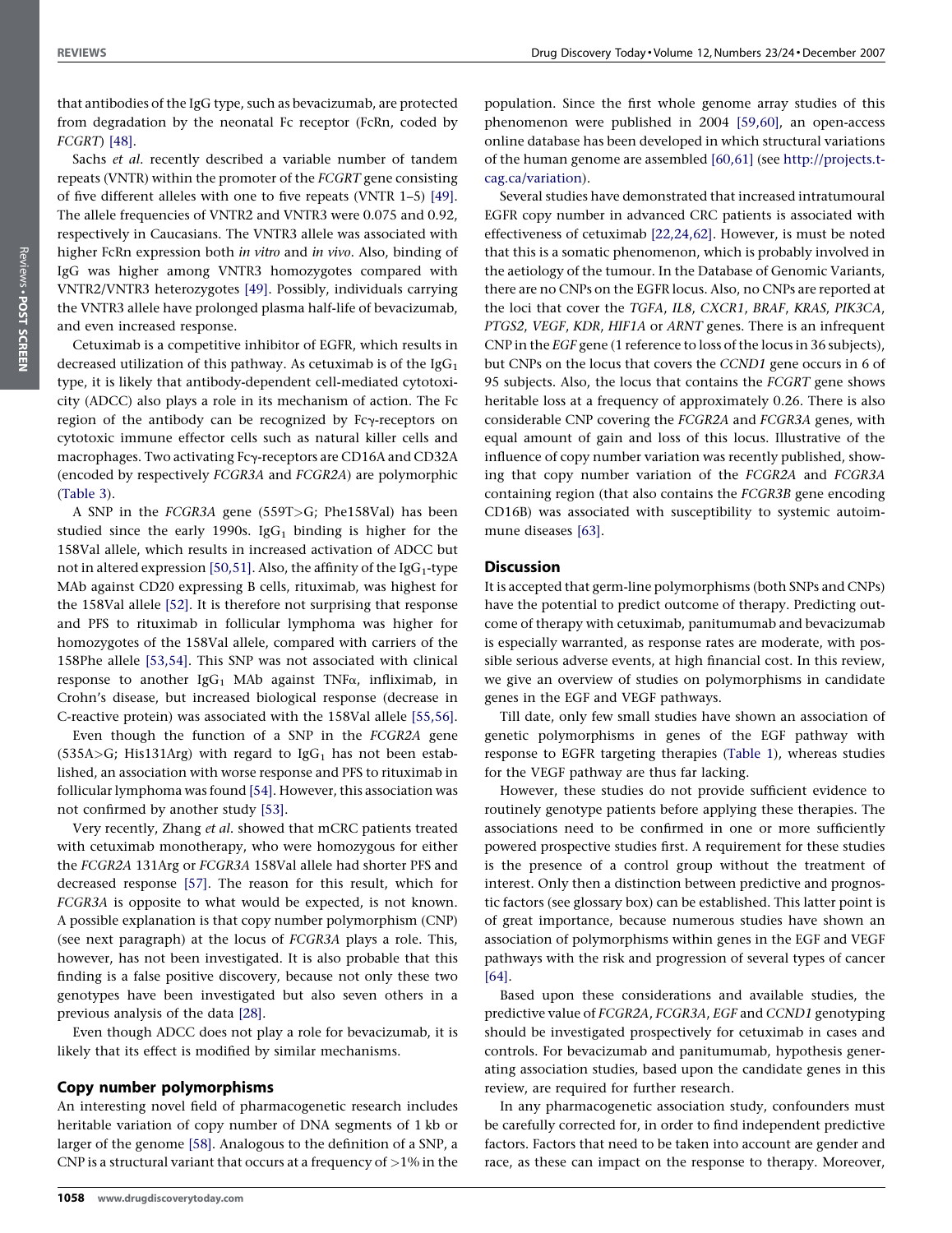<span id="page-5-0"></span>allele frequencies are usually different among populations. Also, care should be taken to reduce the chance of false positive associations when testing multiple genotypes. This can be accomplished by adjusting the level of significance based upon the number of genotypes tested, for example with the Bonferroni correction.

Interestingly, there appears to be a major interplay between these two pathways. For example, higher intratumoural VEGF levels were associated with resistance to single agent cetuximab in mCRC patients [\[65\]](#page-6-0). Moreover, the combination of cetuximab and irinotecan in mCRC patients reduced circulating VEGF levels, and of these patients with the most prominent decrease of VEGF responded better as indicated by TTP and OS compared with

#### References

- 1 Burtness, B. et al. (2005) Phase III randomized trial of cisplatin plus placebo compared with cisplatin plus cetuximab in metastatic/recurrent head and neck cancer: an Eastern Cooperative Oncology Group Study. J. Clin. Oncol. 23, 8646–8654
- 2 Hurwitz, H. et al. (2004) Bevacizumab plus irinotecan, fluorouracil, and leucovorin for metastatic colorectal cancer. N. Engl. J. Med. 350, 2335–2342
- 3 Sandler, A. et al. (2006) Paclitaxel-carboplatin alone or with bevacizumab for nonsmall-cell lung cancer. N. Engl. J. Med. 355, 2542–2550
- 4 Garrison, L. et al. (2007) Cost comparison of XELOX compared to FOLFOX4 with or without bevacizumab (bev) in metastatic colorectal cancer. J. Clin. Oncol. 25 (Abstract 4074)
- 5 Sharma, S.V. et al. (2007) Epidermal growth factor receptor mutations in lung cancer. Nat. Rev. Cancer 7, 169–181
- 6 Liu, W. et al. (2003) Interethnic difference in the allelic distribution of human epidermal growth factor receptor intron 1 polymorphism. Clin. Cancer Res. 9, 1009– 1012
- 7 Gregorc, V. et al. (2005) Association of germline mutations in EGFR and ABCG2 with gefitinib response in patients with non-small cell lung cancer (NSCLC). *J. Clin.* Oncol. 23 (Abstract 3022)
- 8 Etienne-Grimaldi, M.C. et al. (2005) Analysis of the dinucleotide repeat polymorphism in the epidermal growth factor receptor (EGFR) gene in head and neck cancer patients. Ann. Oncol. 16, 934–941
- 9 Han, S.W. et al. (2007) Intron 1 CA dinucleotide repeat polymorphism and mutations of epidermal growth factor receptor and gefitinib responsiveness in nonsmall-cell lung cancer. Pharmacogenet. Genomics 17, 313–319
- 10 Amador, M.L. et al. (2004) An epidermal growth factor receptor intron 1 polymorphism mediates response to epidermal growth factor receptor inhibitors. Cancer Res. 64, 9139–9143
- 11 Gebhardt, F. et al. (1999) Modulation of epidermal growth factor receptor gene transcription by a polymorphic dinucleotide repeat in intron 1. J. Biol. Chem. 274, 13176–13180
- 12 McKay, J.A. et al. (2002) Evaluation of the epidermal growth factor receptor (EGFR) in colorectal tumours and lymph node metastases. Eur. J. Cancer 38, 2258–2264
- 13 Liu, W. et al. (2005) A functional common polymorphism in a Sp1 recognition site of the epidermal growth factor receptor gene promoter. Cancer Res. 65, 46–53
- 14 Moriai, T. et al. (1994) A variant epidermal growth factor receptor exhibits altered type alpha transforming growth factor binding and transmembrane signaling. Proc. Natl. Acad. Sci. U. S. A. 91, 10217–10221
- 15 Liu, G. et al. (2007) Epidermal growth factor receptor polymorphisms and clinical outcomes in non-small-cell lung cancer patients treated with gefitinib. Pharmacogenomics J [10.1038/sj.tpj.6500444](http://dx.doi.org/10.1038/sj.tpj.6500444)<http://www.nature.com/tpj/index.html>
- 16 Shahbazi, M. et al. (2002) Association between functional polymorphism in EGF gene and malignant melanoma. Lancet 359, 397–401
- 17 Bhowmick, D.A. et al. (2004) A functional polymorphism in the EGF gene is found with increased frequency in glioblastoma multiforme patients and is associated with more aggressive disease. Cancer Res. 64, 1220–1223
- 18 Nagashima F.F. et al. (2007) EGFR, Cox-2, and EGF polymorphisms associated with progression-free survival of EGFR-expressing metastatic colorectal cancer patients treated with single agent cetuximab (IMCL-0144). J. Clin. Oncol. 25 (Abstract 4129)
- 19 Papafili, A. et al. (2002) Common promoter variant in cyclooxygenase-2 represses gene expression: evidence of role in acute-phase inflammatory response. Arterioscler. Thromb. Vasc. Biol. 22, 1631–1636

patients who showed only a modest reduction in VEGF levels [\[66\].](#page-6-0) Therefore, it makes sense to look at multiple SNPs and CNPs within both pathways simultaneously.

Finally, true usefulness of a predictive marker can only be assessed with the application of a validated predictive test in a prospective setting. The test should allocate different treatment options for patients with the genotype of interest and solid endpoints should be investigated.

In conclusion, pharmacogenetics (including germ-line SNPs and CNPs) of EGFR and VEGF inhibitors will most probably find its way to daily clinical practice, provided that the above suggestions for future research have been met.

- POST SCREENReviews. POST SCREEN Reviews -
- 20 Brosens, L.A. et al. (2005) Increased cyclooxygenase-2 expression in duodenal compared with colonic tissues in familial adenomatous polyposis and relationship to the  $-765G$  -> C COX-2 polymorphism. Clin. Cancer Res. 11, 4090-4096
- 21 Cipollone, F. et al. (2004) A polymorphism in the cyclooxygenase 2 gene as an inherited protective factor against myocardial infarction and stroke. JAMA 291, 2221–2228
- 22 Lievre, A. et al. (2006) KRAS mutation status is predictive of response to cetuximab therapy in colorectal cancer. Cancer Res. 66, 3992–3995
- 23 Di Fiore, F. et al. (2007) Clinical relevance of KRAS mutation detection in metastatic colorectal cancer treated by Cetuximab plus chemotherapy. Br. J. Cancer 96, 1166– 1169
- 24 Moroni, M. et al. (2005) Gene copy number for epidermal growth factor receptor (EGFR) and clinical response to antiEGFR treatment in colorectal cancer: a cohort study. Lancet Oncol. 6, 279–286
- 25 Hull, J. et al. (2000) Association of respiratory syncytial virus bronchiolitis with the interleukin 8 gene region in UK families. Thorax 55, 1023–1027
- 26 Renzoni, E. et al. (2000) Distribution of novel polymorphisms of the interleukin-8 and CXC receptor 1 and 2 genes in systemic sclerosis and cryptogenic fibrosing alveolitis. Arthritis Rheum. 43, 1633–1640
- 27 Izzo, J.G. et al. (2007) Cyclin D1 guanine/adenine 870 polymorphism with altered protein expression is associated with genomic instability and aggressive clinical biology of esophageal adenocarcinoma. J. Clin. Oncol. 25, 698–707
- 28 Zhang, W. et al. (2006) Cyclin D1 and epidermal growth factor polymorphisms associated with survival in patients with advanced colorectal cancer treated with Cetuximab. Pharmacogenet. Genomics 16, 475–483
- 29 Ferrara, N. and Kerbel, R.S. (2005) Angiogenesis as a therapeutic target. Nature 438, 967–974
- 30 Brogan, I.J. et al. (1999) Novel polymorphisms in the promoter and 5' UTR regions of the human vascular endothelial growth factor gene. Hum. Immunol. 60, 1245– 1249
- 31 Watson, C.J. et al. (2000) Identification of polymorphisms within the vascular endothelial growth factor (VEGF) gene: correlation with variation in VEGF protein production. Cytokine 12, 1232–1235
- 32 Renner, W. et al. (2000) A common 936 C/T mutation in the gene for vascular endothelial growth factor is associated with vascular endothelial growth factor plasma levels. J. Vasc. Res. 37, 443–448
- 33 Krippl, P. et al. (2003) A common 936 C/T gene polymorphism of vascular endothelial growth factor is associated with decreased breast cancer risk. Int. J. Cancer 106, 468–471
- 34 Koukourakis, M.I. et al. (2004) VEGF gene sequence variation defines VEGF gene expression status and angiogenic activity in non-small cell lung cancer. Lung Cancer 46, 293–298
- 35 Shahbazi, M. et al. (2002) Vascular endothelial growth factor gene polymorphisms are associated with acute renal allograft rejection. J. Am. Soc. Nephrol. 13, 260– 264
- 36 Stevens, A. et al. (2003) Haplotype analysis of the polymorphic human vascular endothelial growth factor gene promoter. Cancer Res. 63, 812–816
- 37 Awata, T. et al. (2002) A common polymorphism in the 5'-untranslated region of the VEGF gene is associated with diabetic retinopathy in type 2 diabetes. Diabetes 51, 1635–1639
- 38 Howell, W.M. et al. (2002) Influence of vascular endothelial growth factor single nucleotide polymorphisms on tumour development in cutaneous malignant melanoma. Genes Immun. 3, 229–232